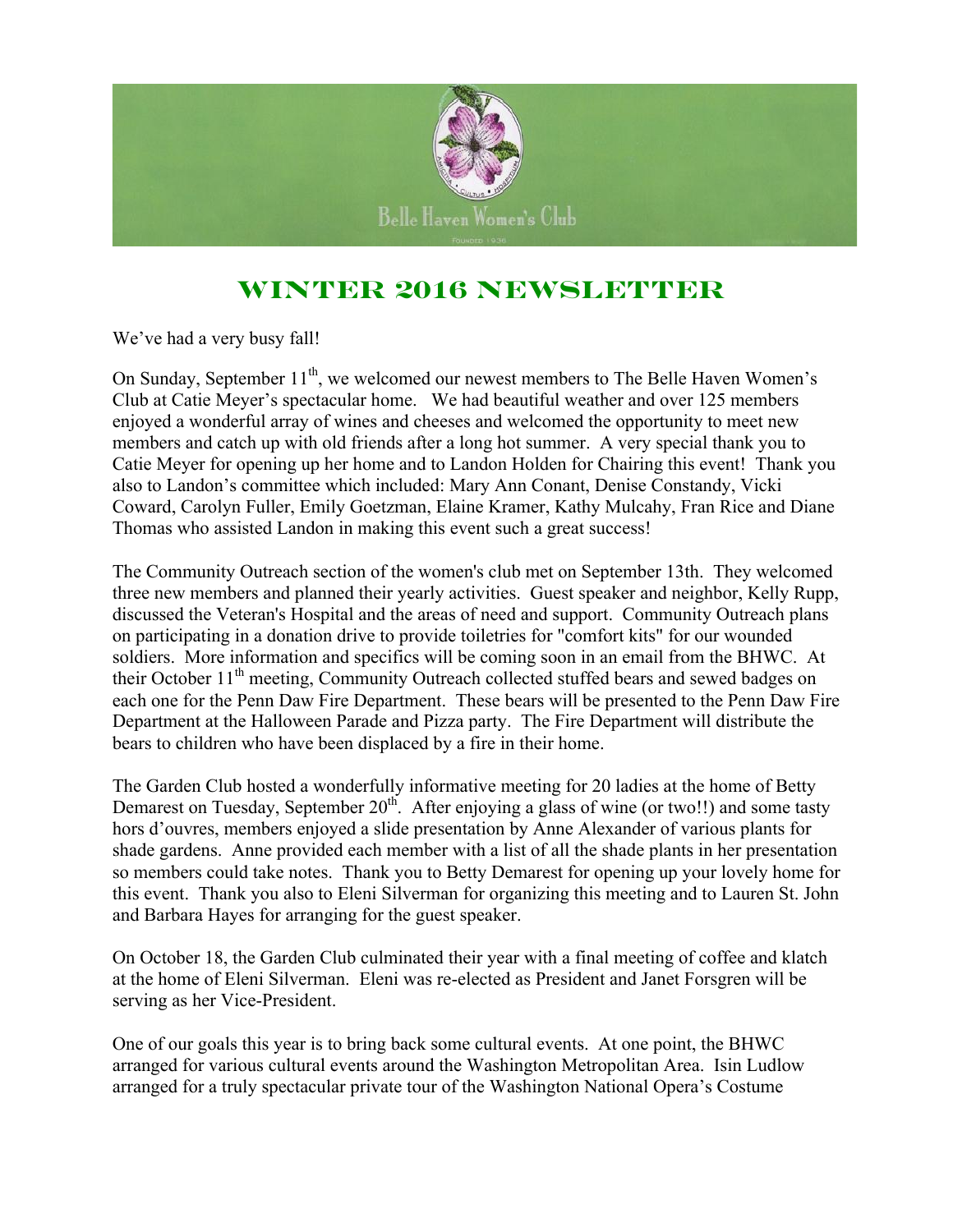Warehouse in Takoma, DC. We enjoyed an upfront and personal experience of all that is involved in outfitting each cast member of an opera. We were shown concept drawings of all the costumes for the major cast members of *The Marriage of Figaro*. We were given exclusive access to workrooms of the seamstresses, cast members' fitting rooms and storage rooms of all costumes being produced. Following the tour, The Washington Opera hosted a buffet lunch for the BHWC members. Many thanks to Isin Ludlow for making the arrangements! Be sure to take advantage of more cultural events coming your way this year! Our next cultural outing will be to see the Alexandria Symphony Orchestra on Saturday, November 5<sup>th</sup> at 8:00 p.m. at Schlesinger Hall at the Northern Virginia Community College's Alexandria Campus. The ASO has offered the BHWC members discounted tickets to this performance. These are premium seats that go for \$60.00. We have a block of them for \$45.00 a piece. If you are interested in purchasing tickets, please submit a check payable to: The Alexandria Symphony Orchestra. Please put in Alison Christmas' mailbox at 6212 Foxcroft Road. Your tickets will be confirmed once payment has been received.

For more information about this performance, and their female guest conductor AND guest soloist, please click on link below.

#### http://www.alexsym.org/?performance=vivaldi-four-seasons

If you have any ideas for cultural events and are able to make the arrangements, please contact Alison Christmas at: alisonchristmas@icloud.com. These are truly a treat!

We hope you will take some time to look at all the great photos of our events on our website! Logging in is super easy!

#### Here is how to log in:

WEBSITE: www.bellehavenwc.com USER NAME: bhwcmember PASSWORD: bhwc22307

For easy access, bookmark the website and check "remember me" at the log-in prompt. In addition to photos of our previous events, we have our current calendar, membership directory and important information about our Garden Club and Community Outreach events and so much more!

Please see calendar of events for all the exciting holiday events we have planned!

Alison Christmas Amy Alberson President Vice-President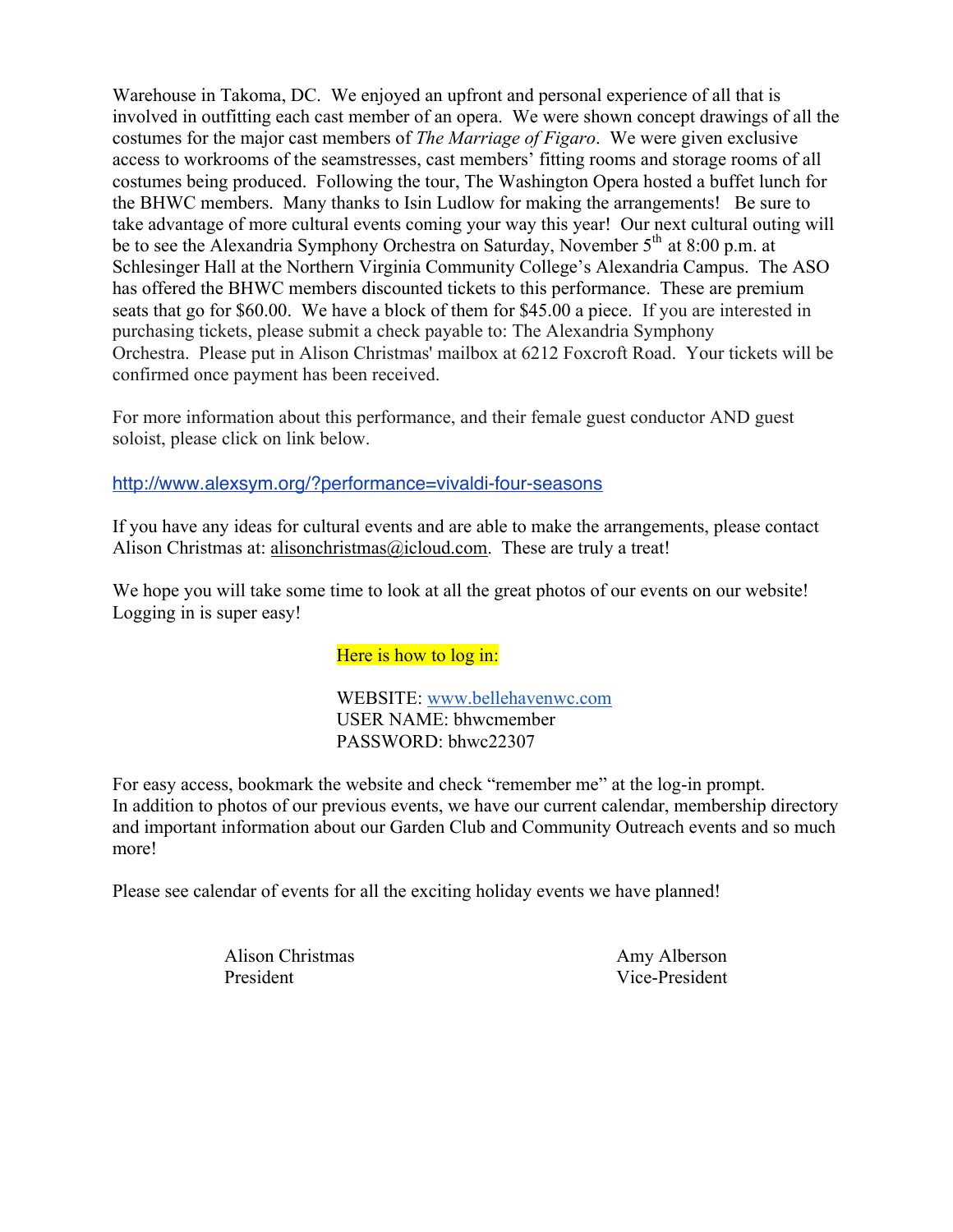# Calendar of Events

## **November**

| <b>Saturday, November 5:</b>              | Discounted Alexandria Symphony Orchestra Tickets     |
|-------------------------------------------|------------------------------------------------------|
| 8:00 p.m.                                 | Schlesinger Hall                                     |
| <b>Monday, November 7:</b><br>$7:00$ p.m. | <b>BHWC Board Meeting</b><br>Home of Kristyn Burnett |
|                                           | <b>December</b>                                      |
| <b>Friday, December 2:</b>                | Greens Workshop                                      |
| $9:30$ a.m.                               | Belle Haven Country Club; Ballroom                   |



BHWC 2016 Holiday Greens Workshop

Friday, December 2, 2016 9:30 a.m. Belle Haven Country Club, Ballroom

Join BHWC members for light fare and a chance to design your own Christmas wreath!

Supplies will be provided. Please bring your own bow, garden gloves and clippers. Space is limited, so RSVP immediately to: Jan Routh at jangrouth@gmail.com

Cost: \$35 Checks should be made payable to: "BHWC" and should be delivered to Jan Routh, 6229 Radcliff Road Reservations and Advance Payment Required by November 22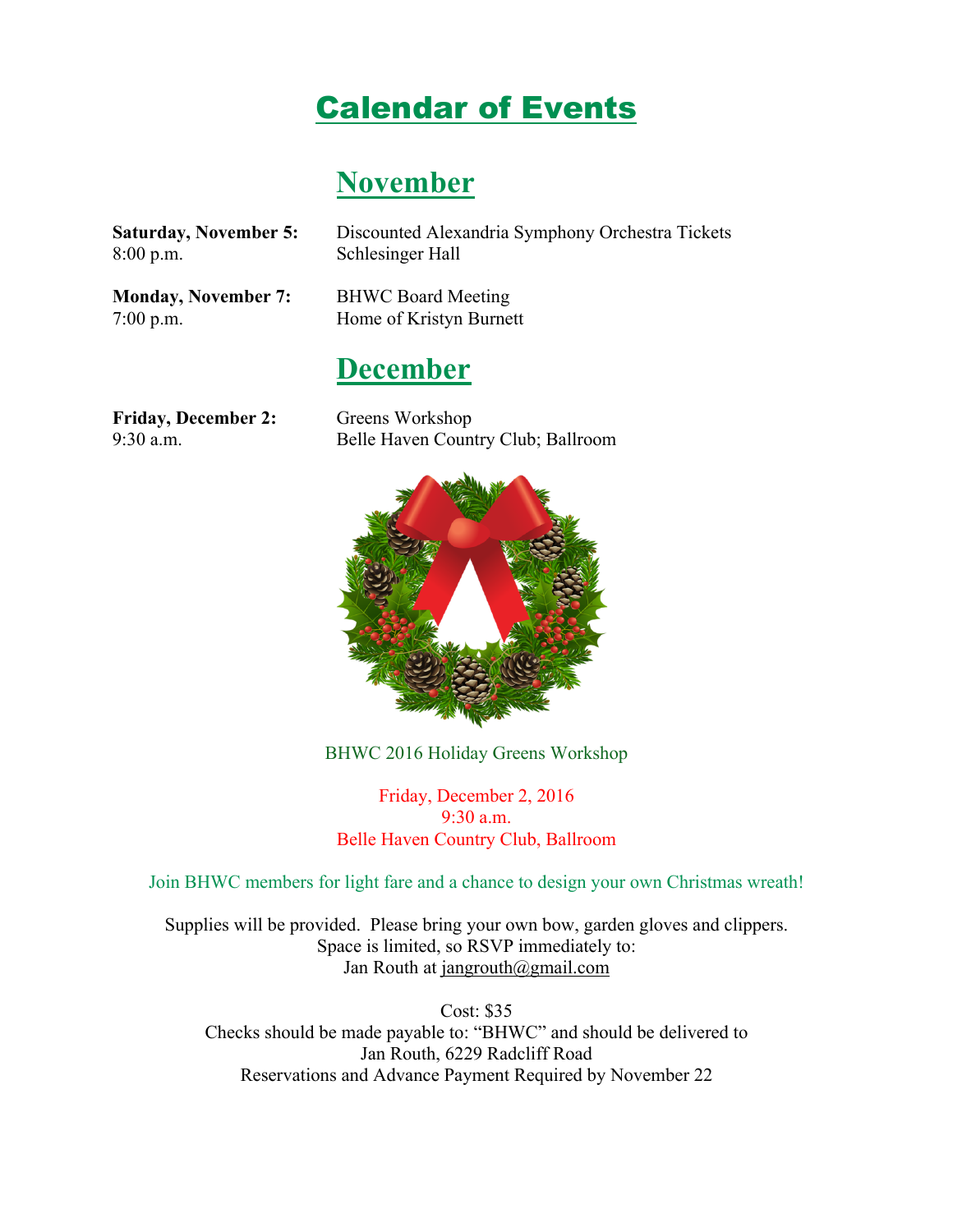# **December (Continued)**

7:00 p.m. Home of Fran Rice

**Monday, December 5:** BHWC Board Meeting

**December 10** Holiday Cocktail Party 7:00 – 11:00 p.m. Home of Gage and Michael Gribbon



Please RSVP and Submit payment by December 3rd

Payment cannot be accepted at the door

> Kindly send your check made payable to BHWC to:

> > Tucker Taylor 6212 Randall Court

**BHWC** Member: \$100 per couple or \$50 per person

BH Resident/Non-BHWC Member: \$150 per couple or \$75 per person

**December 13:** Community Outreach Holiday Luncheon **12:00 noon** Location: TBD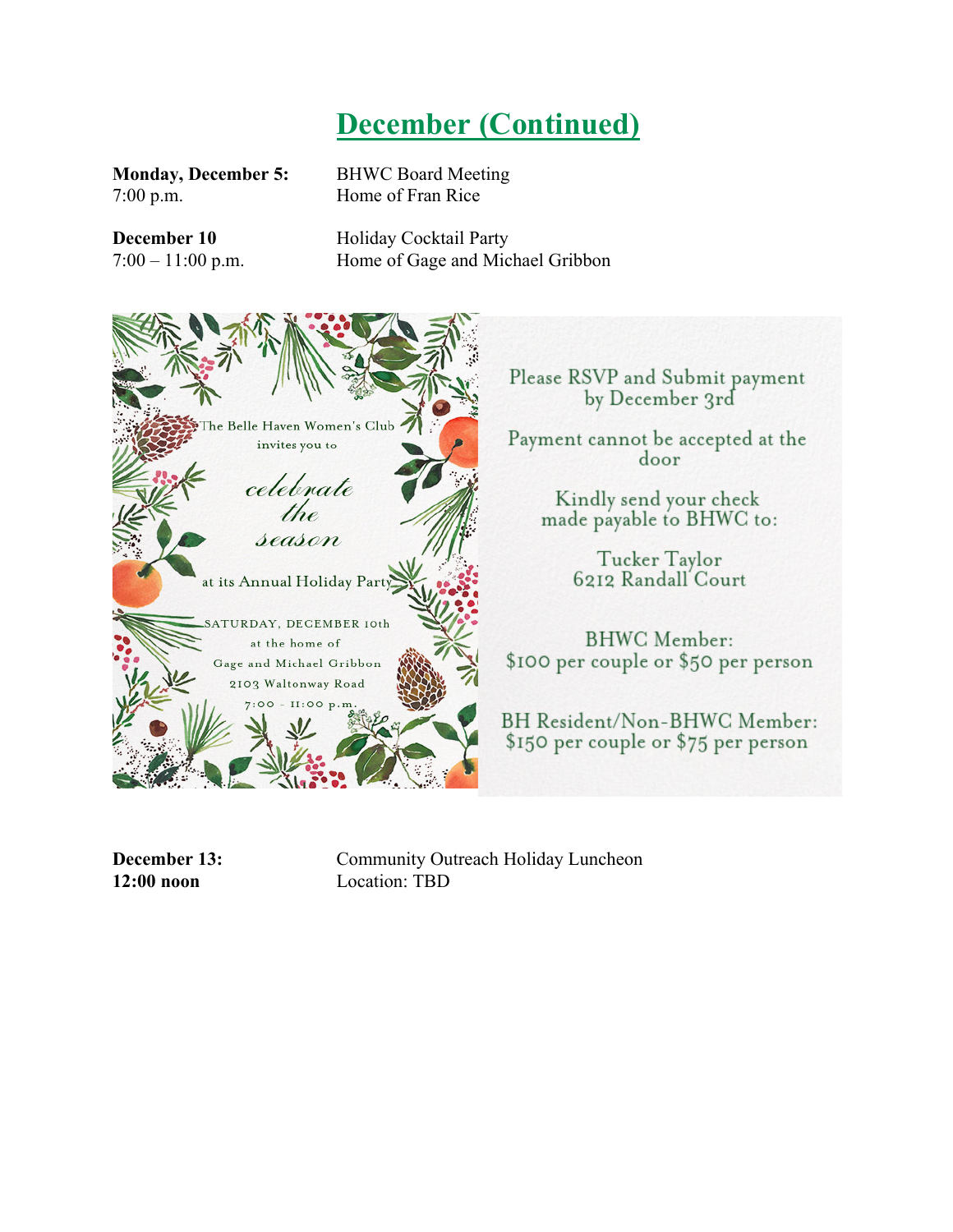#### **Please Welcome Our New Neighbors**

Michael Tapen 6208 Foxcroft Road

Chase and Melissa Eatherly 2312 Windsor Road

## **Garden Club**

The next garden club meeting will be on March 21st, hosted by Susan Golightly. Field Trips are being arranged for April and May. There will also be one evening meeting with a speaker scheduled for September. Stay tuned for more details.

Wishing you all a wonderful Fall in your Gardens. Although we will not meet as a Garden Club until March, fall and winter events at the Smithsonian, U.S. Botanical Gardens, Green Spring Garden Park, etc. can always be found on our BHGC website: Belle Haven Garden Club.

If you'd like to be included in our Garden Club list serve, please email Eleni Silverman at elenisilverman@gmail.com. You can always go to the Belle Haven Garden Club website for information on upcoming events and general gardening material. Just click on this link (no passcodes or user names necessary):

https://bellehavengardenclub.com

#### **Community Outreach**

Our committee plans to continue activities that support the animal shelter, UCM, Campagna Center, homeless shelter and Fire Department. Weekday and weekend help are both options! We will meet the second Tuesday of each month through May. These gatherings include breakfast and great camaraderie. Join us!

Fran Rice and Susan Golightly